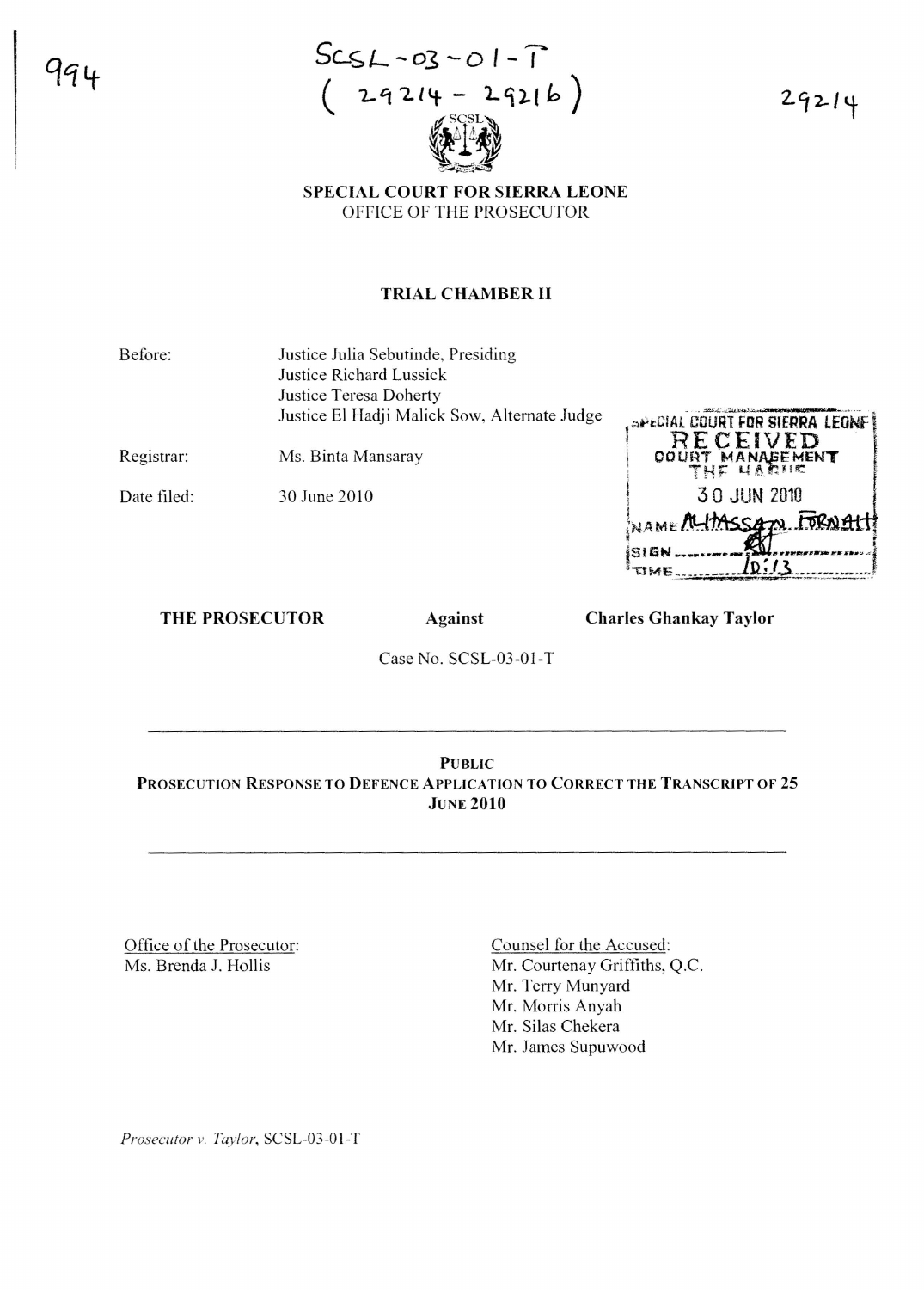- 1. On 28 June 2010, the Defence filed an Application to Correct the Transcript of 25 June  $2010<sup>1</sup>$ . The Defence in its application requested the Trial Chamber to order that the transcript of 25 June 2010 be corrected by replacing the words "understand from  $$ one, from my NPFL commander called Senegalese" on page 43532, line 21 with the words "understand from one former NPFL commander called Senegalese".
- 2. The Prosecution concurs with and supports the Defence application.

Filed in The Hague,

30 June 2010, For the Prosecution,

Brenda J. Hollis The Prosecutor

*Prosecutor v. Taylor*, SCSL-03-01-T 2

<sup>&</sup>lt;sup>1</sup> Prosecutor v. Taylor, SCSL-03-01-T-992, Public Defence Application to Correct the Transcript of 25 June 2010, 28 June 2010 ("Application").